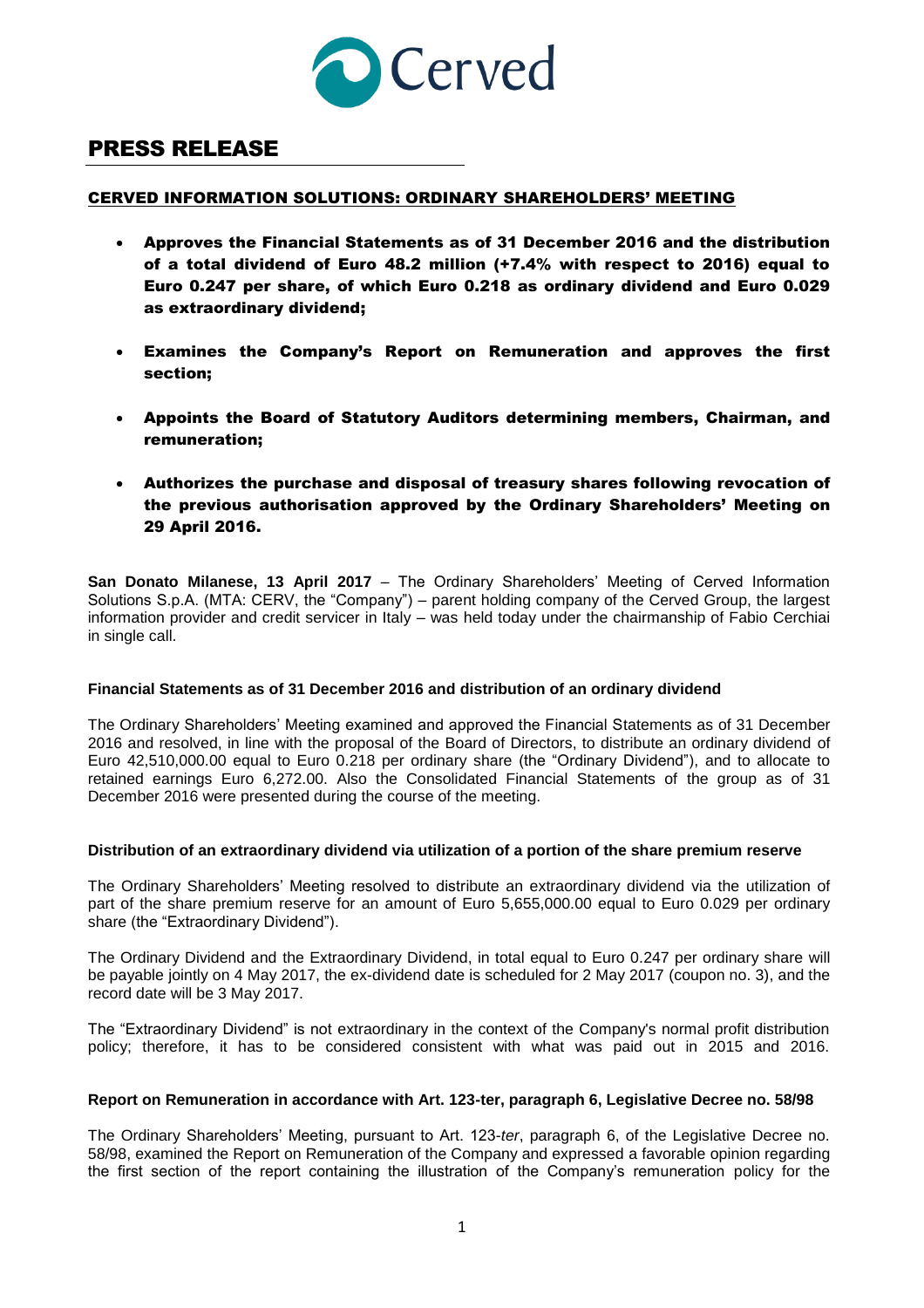

members of the Board of Directors and key managers, and the procedures used to implement and carry on remuneration policies.

### **Appointment of the Board of Statutory Auditors**

The Ordinary Shareholders' Meeting has appointed the Board of Statutory Auditors, that will remain in charge for the three-year period 2017-2019 and in particular until the date upon which the Shareholders' Meeting will be called to approve the Financial Statements for the year ending 31 December 2019, nominating Bientinesi Antonella as Chairman of the Board of Statutory Auditors, Ludovici Paolo and Bonelli Costanza as Standing Statutory Auditors, and Acquadro Laura and Mele Antonio as Alternate Statutory Auditors. All the appointed members of the Board of Statutory Auditors declared to possess the independence requirements as requested by Art. 148 of the Legislative Decree no. 58/98.

The Ordinary Shareholders' Meeting also resolved to determine in Euro 60,000 the annual compensation for the Chairman of the Board of Statutory Auditors and in Euro 40,000 the annual compensation for each Standing Statutory Auditor different from the Chairman.

#### **Authorisation for purchase and dispose treasury shares following revocation of the previous authorization**

The Ordinary Shareholders' Meeting, after having resolved the revocation of the authorization to purchase and dispose treasury shares approved by the Ordinary Shareholders' Meeting on 29 April 2016, authorized the Board of Directors to purchase treasury shares, within the maximum limit of 5% of Company shares, by establishing that:

- the purchase may be made within 18 months after the date of this resolution, one or more times, in any of the ways allowed by applicable Italian and European Union statutory and regulatory provisions, and the allowed market practices in effect at any time, to be decided from time to time at the discretion of the Board of Directors;
- adequate notification will be provided for treasury share purchases, in compliance with applicable disclosure obligations;
- the minimum and maximum purchase price of each share may not be more than 10% (ten percent) less than or greater than, respectively, the market reference price quoted for Company stock on the trading day preceding each individual purchase, and in any event at a price that does not exceed the highest price between the price of the last arm's length transaction and the highest current arm's length bid price quoted on the exchange where the purchase is made;
- the treasury share purchases have to be made by using the distributable earnings and available reserves reported on the last, regularly approved financial statements when the transaction is executed, by making the necessary account entries in the ways and within the limits allowed by law.

Reasons for which the authorization has been requested to the Shareholders' Meeting are the following:

- take actions in support of the liquidity of Company shares, such as to facilitate regular trading and prevent price movements at variance with market trends in accordance with the provisions of Regulation (EU) No. 596 of 16 April 2014 on market abuse, the Commission Delegated Regulation (EU) No. 1052 of 8 March 2016, on the conditions applicable to the buy-back of treasury shares and stabilisation measures, and allowed market practices as applicable from time to time, including, for example, allowed practice no. 1 pursuant to Consob Resolution no. 16839 of 19 March 2009, as notified to ESMA;
- acquire an "inventory of treasury shares", in compliance with the provisions of Regulation (EU) No. 596 of 16 April 2014 on market abuse, the Commission Delegated Regulation (EU) No. 1052 of 8 March 2016, on the conditions applicable to the buy-back of treasury shares and stabilisation measures, and allowed market practices as applicable from time to time, including, for example, allowed practice no. 2 pursuant to Consob Resolution no. 16839 of 19 March 2009 notified to ESMA, whereby it could dispose of them for possible use as consideration in non-recurring transactions, inter alia for the exchange of equity stakes, with other parties in transactions in the issuer's own